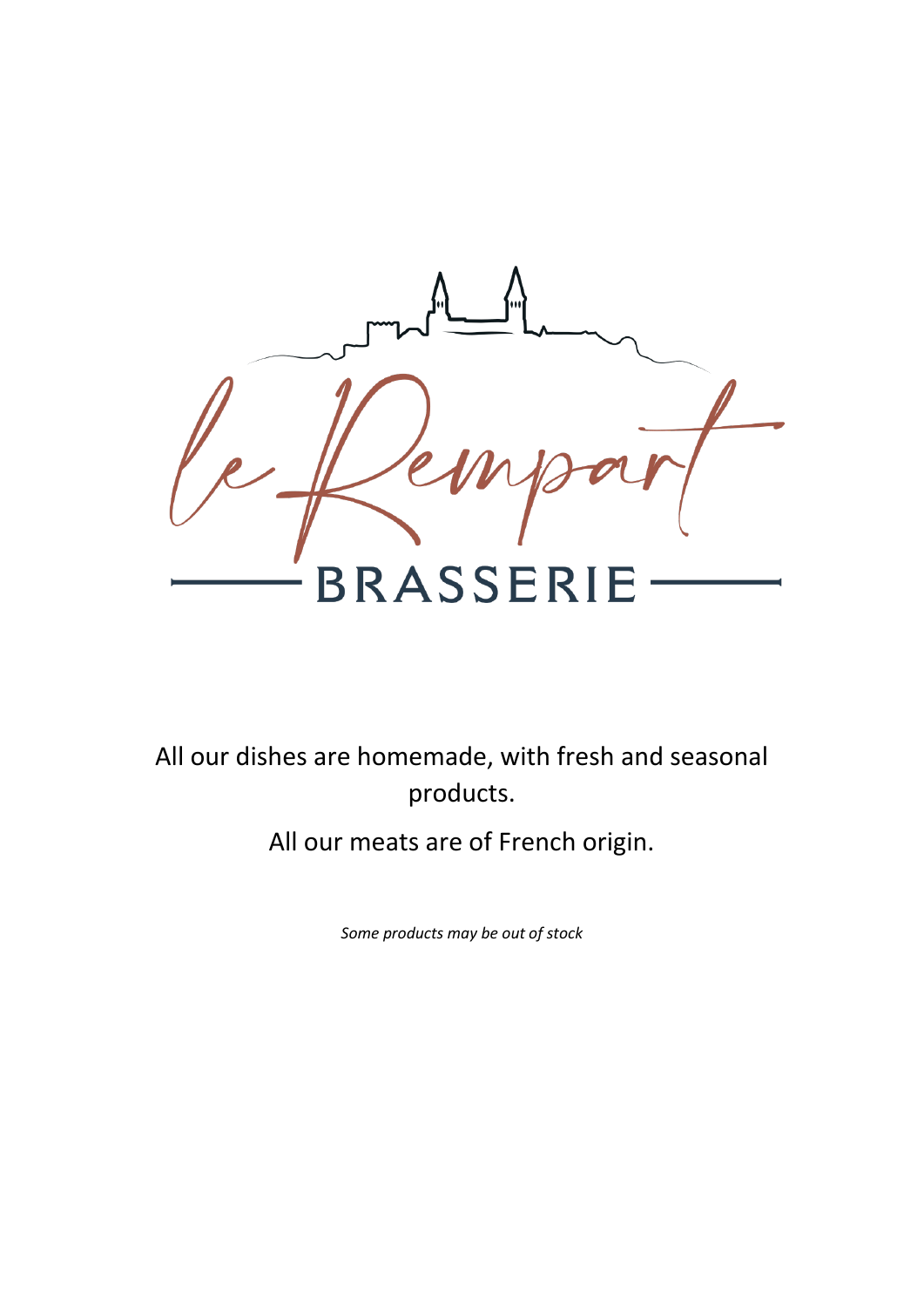

#### The Entrees

| Eggs meurette, organic egg from the farm "La Poule Verte"              | 9.00 € |
|------------------------------------------------------------------------|--------|
| Homemade pâté en croûte: Duck foie gras, morels and pickled vegetables | 12.00€ |
| 12 Snails in parsley from "La ferme de Montret" in a casserole dish    | 16.00€ |
| Homemade country terrine (chicken livers and peasant bacon)            |        |
| toasted bread and pickled vegetables                                   | 11.00€ |
| Duck foie gras terrine with spices, onion confit and toasted bread     | 16.00€ |
| Homemade smoked salmon "Scottish Red Label" blinis and lemon cream     | 13.00€ |
| Trout from Mont Jura en Bellevue, watercress and Arënkha caviar        | 11.00€ |

# The Fish

| Homemade pike quenelle, crayfish bisque and rice pilaf             | 20.00 € |
|--------------------------------------------------------------------|---------|
| Fillet of arctic char meunière with steamed potatoes and mushrooms | 24.00 € |
| Frog legs in watercress and vegetable Matignons                    | 35.00 € |

### Meats

| Chicken supreme with yellow wine sauce, morels and seasonal vegetables                  | 23.00€ |
|-----------------------------------------------------------------------------------------|--------|
| Pigeon in two cookings, the roast supreme and the leg in pithivier                      |        |
| and green cabbage compote                                                               | 20.00€ |
| "Charolais" beef chuck in Bourguignon style Vegetable and potatoes                      | 18.50€ |
| Rossini beef fillet Apple dolphin and port sauce                                        | 35.00€ |
| Homemade black pudding with colonnata bacon and herbs, mashed potatoes 18.00 $\epsilon$ |        |

# Coté Grill

| Charolais entrecote »(300gr) Bresse blue sauce          | 34.00€ |
|---------------------------------------------------------|--------|
| Accompaniments: new potatoes, vegetables or green salad |        |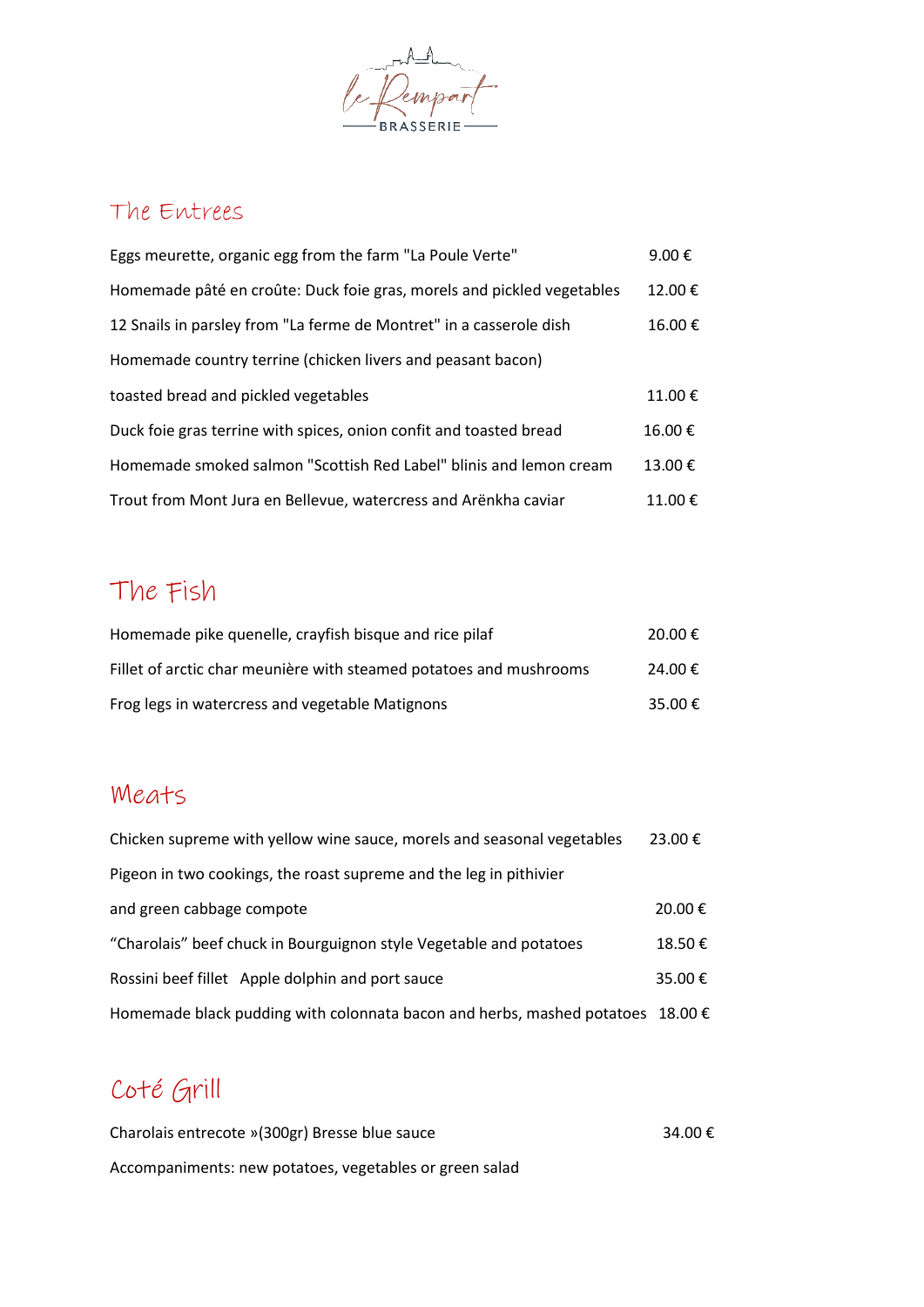

# Our Burgers

| The Charolais                                                         | 16.00€ |
|-----------------------------------------------------------------------|--------|
| Charolais ground steak, onion compote, Comté and grape must mustard   |        |
| Le Bressan                                                            | 15.50€ |
| Grilled chicken fillet, curry sauce, Bresse blue cheese and red onion |        |
|                                                                       |        |
| Cheeses                                                               |        |
| Seasonal cheese platter                                               | 9.00€  |

| Scusofiul cricese piuttei                     | <b>J.VU J</b> |
|-----------------------------------------------|---------------|
| Cottage cheese, served at your convenience    |               |
| "From the Marnizot Farm to Buxy"              | 6.00 €        |
| (Cream, chives, shallots or red fruit coulis) |               |
| Mont d'Or truffé                              | 9.00 €        |

### The desserts

| Hot soufflé with Grand Marnier (20 minutes preparation)    | $10.00 \in$         |
|------------------------------------------------------------|---------------------|
| Hot chocolate soufflé                                      | 10.00€              |
| Assortment of homemade ice creams and sorbets              | 7.00 €              |
| Mille-feuille, Madagascar vanilla and fleur de sel caramel | $8.00 \text{ } \in$ |
| Tournusian                                                 |                     |
| Tatin-style tart served with its Bresse cream              | 8.00 $\epsilon$     |
| Chocolate fondant (15 minutes of preparation)              | $8.00 \text{ } \in$ |